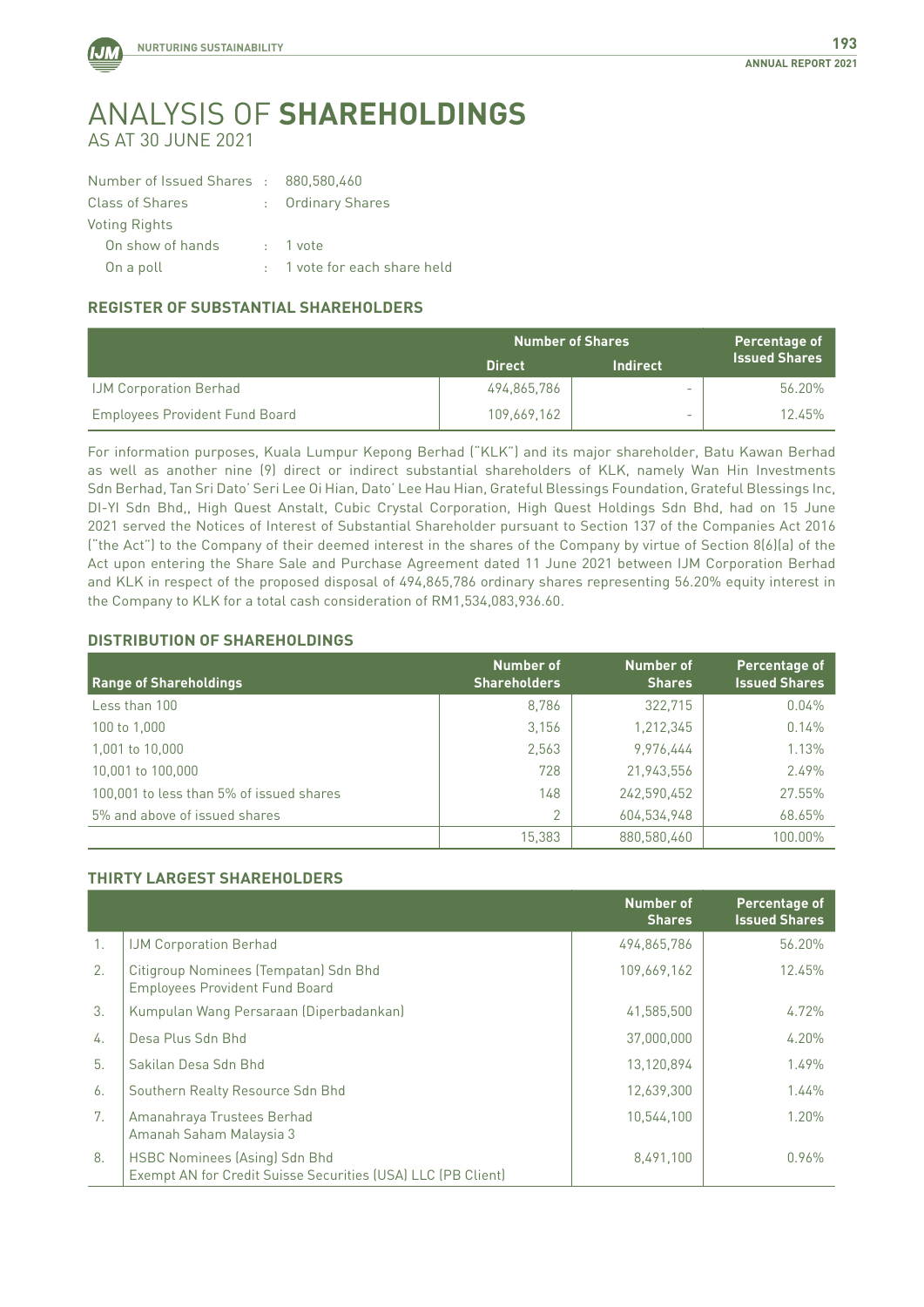## Analysis of **Shareholdings** As at 30 June 2021

|     |                                                                                                                                  | <b>Number of</b><br><b>Shares</b> | <b>Percentage of</b><br><b>Issued Shares</b> |
|-----|----------------------------------------------------------------------------------------------------------------------------------|-----------------------------------|----------------------------------------------|
| 9.  | CIMSEC Nominees (Tempatan) Sdn Bhd<br>CIMB for Siva Kumar A/L M Jeyapalan (PB)                                                   | 6,810,000                         | 0.77%                                        |
| 10. | HSBC Nominees (Asing) Sdn Bhd<br>Exempt AN for Morgan Stanley & Co. International PLC (IPB Client<br>Acct)                       | 6,259,590                         | 0.71%                                        |
| 11. | AMSEC Nominees (Tempatan) Sdn Bhd<br>Ambank (M) Berhad for Lembaga Kemajuan Tanah Negeri Sabah<br>$[8317 - 1101]$                | 6,000,000                         | 0.68%                                        |
| 12. | Citigroup Nominees (Tempatan) Sdn Bhd<br>Great Eastern Life Assurance (Malaysia) Berhad (LSF)                                    | 5,347,300                         | 0.61%                                        |
| 13. | CIMSEC Nominees (Tempatan) Sdn Bhd<br>CIMB for John Chia Sin Tet (PB)                                                            | 5,191,100                         | 0.59%                                        |
| 14. | John Chia Sin Tet                                                                                                                | 4,258,000                         | 0.48%                                        |
| 15. | Citigroup Nominees (Asing) Sdn Bhd<br>GSI for Maven Investment Partners Ltd                                                      | 4,199,100                         | 0.48%                                        |
| 16. | Amanahraya Trustees Berhad<br><b>Public Dividend Select Fund</b>                                                                 | 3,614,400                         | 0.41%                                        |
| 17. | <b>HSBC Nominees (Asing) Sdn Bhd</b><br>Exempt AN for The Hongkong and Shanghai Banking<br>Corporation Limited (HBAP-SGDIV-ACCL) | 3,600,000                         | 0.41%                                        |
| 18. | Citigroup Nominees (Tempatan) Sdn Bhd<br>Great Eastern Life Assurance (Malaysia) Berhad (Par 1)                                  | 3,380,100                         | 0.38%                                        |
| 19. | Amanahraya Trustees Berhad<br>ASN Imbang (Mixed Asset Balanced) 1                                                                | 3,373,700                         | 0.38%                                        |
| 20. | HSBC Nominees (Asing) Sdn Bhd<br>Exempt AN for Morgan Stanley & Co. LLC (Client)                                                 | 2,361,010                         | 0.27%                                        |
| 21. | <b>HSBC Nominees (Asing) Sdn Bhd</b><br>J.P. Morgan Securities PLC                                                               | 2,316,200                         | 0.26%                                        |
| 22. | Velayuthan A/L Tan Kim Song                                                                                                      | 2,307,250                         | 0.26%                                        |
| 23. | Permodalan Nasional Berhad<br>Bumiputera Wealth Fund                                                                             | 2,306,500                         | 0.26%                                        |
| 24. | Kenanga Nominees (Tempatan) Sdn Bhd<br>Rakuten Trade Sdn Bhd for Ku Tien Sek                                                     | 2,175,400                         | 0.25%                                        |
| 25. | Casi Management Sdn Bhd                                                                                                          | 2,000,000                         | 0.23%                                        |
| 26. | Koh Tse Ming @ Quek Tse Ming                                                                                                     | 1,956,168                         | 0.22%                                        |
| 27. | CIMSEC Nominees (Tempatan) Sdn Bhd<br>CIMB for Muthukumar A/L Jeyapalan (PB)                                                     | 1,950,000                         | 0.22%                                        |
| 28. | Amanahraya Trustees Berhad<br><b>Public Savings Fund</b>                                                                         | 1,874,200                         | 0.21%                                        |
| 29. | Kenanga Nominees (Tempatan) Sdn Bhd<br>Rakuten Trade Sdn Bhd for Pui Cheng Wui                                                   | 1,821,200                         | 0.21%                                        |
| 30. | Maybank Securities Nominees (Tempatan) Sdn Bhd<br>Pledged Securities Account for Mary Tan @ Tan Hui Ngoh (STF)                   | 1,600,000                         | 0.18%                                        |
|     |                                                                                                                                  | 802,617,060                       | 91.13%                                       |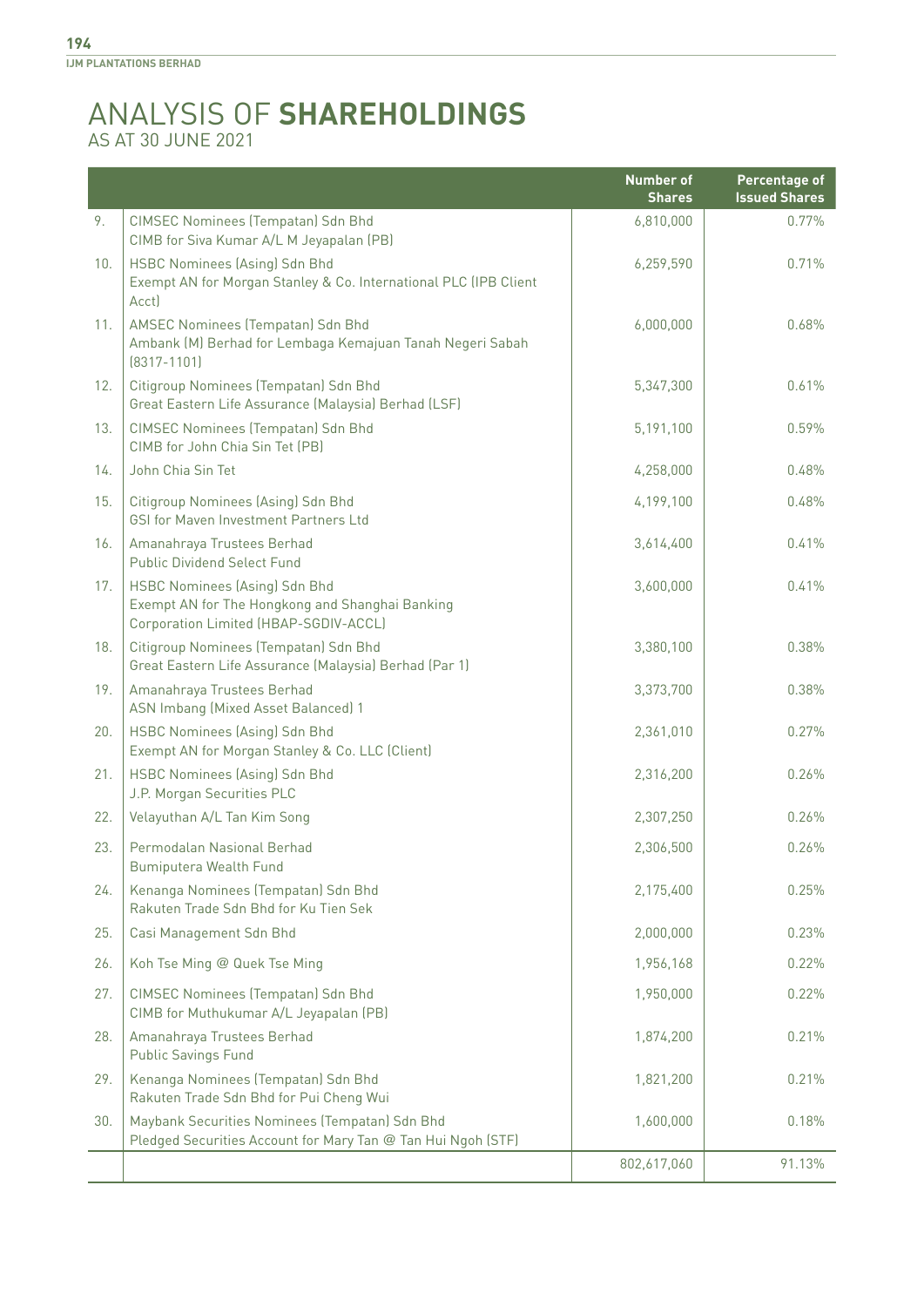

## **DIRECTORS' SHAREHOLDINGS IN IJM PLANTATIONS BERHAD AS AT 30 JUNE 2021**

|                                    | <b>Number of Shares</b>  |                          | Percentage of        |
|------------------------------------|--------------------------|--------------------------|----------------------|
| Name                               | <b>Direct</b>            | <b>Indirect</b>          | <b>Issued Shares</b> |
| Pushpanathan A/L S. A. Kanagarayar | $\overline{\phantom{0}}$ | $\overline{\phantom{0}}$ |                      |
| Joseph Tek Choon Yee *             | $\overline{\phantom{0}}$ | $\qquad \qquad$          |                      |
| Purushothaman A/L Kumaran *        | 877.500                  | $\overline{\phantom{0}}$ | 0.100%               |
| Datuk Dr. Choo Yuen May            | $\overline{\phantom{0}}$ | -                        |                      |
| Fatimah Binti Merican              | $\overline{\phantom{0}}$ | $\qquad \qquad$          |                      |
| <b>Shirley Goh</b>                 | $\overline{\phantom{0}}$ | $\overline{\phantom{0}}$ |                      |
| Liew Hau Seng                      | $\overline{\phantom{0}}$ | $\qquad \qquad$          |                      |
| Velayuthan A/L Tan Kim Song        | 2,327,250                | 1,586,9001               | 0.444%               |

\* also key senior management

 $<sup>1</sup>$  through family members</sup>

## **KEY SENIOR MANAGEMENT'S SHAREHOLDINGS IN IJM PLANTATIONS BERHAD AS AT 30 JUNE 2021**

|                               | <b>Number of Shares</b> |                          | Percentage of        |
|-------------------------------|-------------------------|--------------------------|----------------------|
| <b>Name</b>                   | <b>Direct</b>           | 'Indirect                | <b>Issued Shares</b> |
| Sandra Segran A/L Kenganathan | 42.000                  | $\overline{\phantom{0}}$ | $0.005\%$            |

#### **DIRECTORS' SHAREHOLDINGS IN IJM CORPORATION BERHAD AS AT 30 JUNE 2021**

|                             | <b>Number of Shares</b> |                          | Percentage of        |
|-----------------------------|-------------------------|--------------------------|----------------------|
| Name                        | <b>Direct</b>           | <b>Indirect</b>          | <b>Issued Shares</b> |
| Joseph Tek Choon Yee*       | 578.500                 | $\overline{\phantom{0}}$ | 0.016%               |
| Purushothaman A/L Kumaran*  | 932.500                 | $\overline{\phantom{0}}$ | 0.026%               |
| Liew Hau Seng               | 1.243.500               | $\overline{\phantom{0}}$ | $0.034\%$            |
| Velayuthan A/L Tan Kim Song | -                       | 25.000                   | $0.001\%$            |

\* also key senior management

 $^{\prime}$  through family members

## **KEY SENIOR MANAGEMENT'S SHAREHOLDINGS IN IJM CORPORATION BERHAD AS AT 30 JUNE 2021**

|                               |               | <b>Number of Shares</b>  | Percentage of        |
|-------------------------------|---------------|--------------------------|----------------------|
| <b>Name</b>                   | <b>Direct</b> | <b>Indirect</b>          | <b>Issued Shares</b> |
| Sandra Segran A/L Kenganathan | 178.900       | $\overline{\phantom{0}}$ | $0.005\%$            |

### **DIRECTORS' INTERESTS UNDER THE EMPLOYEE SHARE OPTION SCHEME OF IJM CORPORATION BERHAD AS AT 30 JUNE 2021**

|                              |                            | <b>Options over Ordinary Shares under Employee Share</b><br><b>Option Scheme</b> |                                             |
|------------------------------|----------------------------|----------------------------------------------------------------------------------|---------------------------------------------|
| <b>Award</b>                 | <b>Name</b>                | <b>Balance Provisional</b><br><b>Number of Options +</b>                         | <b>No. of Options</b><br><b>Unexercised</b> |
| First Award on<br>24.12.2012 | Joseph Tek Choon Yee*      |                                                                                  | 98.700                                      |
| Second Award on              | Joseph Tek Choon Yee*      | $\overline{\phantom{0}}$                                                         | 200,500                                     |
| 24.12.2013                   | Purushothaman A/L Kumaran* |                                                                                  | 101.800                                     |
|                              | Liew Hau Seng              | $\overline{\phantom{0}}$                                                         | 108,600                                     |
| Third Award on               | Joseph Tek Choon Yee*      | $\overline{\phantom{0}}$                                                         | 143,600                                     |
| 24.12.2014                   | Liew Hau Seng              | $\qquad \qquad$                                                                  | 93,000                                      |